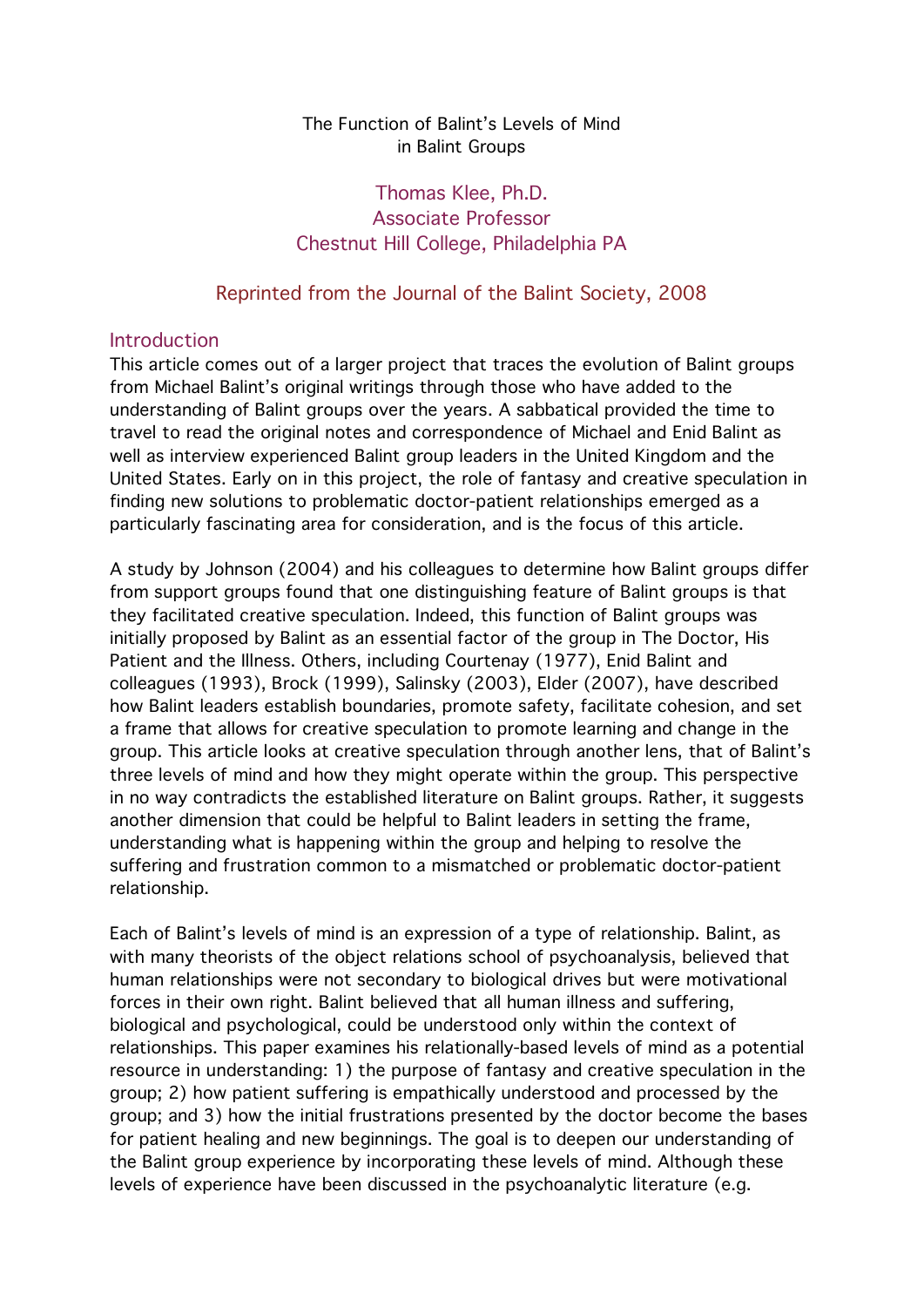Ornstein, 2002; Bonomi, 2003), they have not been a major topic in the literature on Balint groups.

## The Levels of Mind

Balint (1992) proposed three levels of mind, each occurring within the context of a different type of interpersonal relationship. The first is the Oedipal level, which Balint suggests is the level of mind that operates within a triangular relationship of three or more people, and has the essential characteristic of conflict. It originates within the family as the child learns to cognitively regulate competitive affects and channel them into more cooperative, rational, and socially acceptable expressions. This, then, becomes the prototype for future adult relationships. Balint suggests that this is the level of mind that typifies most adult-to-adult communications. It is the level of conventional language in which competition and psychic conflict are active but modulated in the striving for rational thought.

The second level of mind is more complex to describe because it originates at a pre-Oedipal level of development before language is fully developed. Balint described this level of experience as a basic illness or basic fault in the biological structure of the patient. He theorized that both physical illness, especially chronic and psychosomatic illnesses, as well as psychological disorders existed as expressions of this basic fault. Balint distinguished this level of mind from the Oedipal level as existing only in a twoperson relationship because its origin is in the two-person bonding between the infant and primary caretaker.

The third level of mind is the area of creation, which, according to Balint (1992), is the least understood. Although it happens all the time, it is difficult to observe and study as it occurs within a one-person relationship, that is, within the individual. It does not involve another human being, even though others may be present, silently observing. It is a moment of personal insight or an ah-ha experience that leads to new solutions.

# The Oedipal Level

As mentioned above, the Oedipal level of mind always involves a more than twoperson relationship and is typified by the adult language and communication that attempts to find rational solutions to problems. It also always involves emotional and intellectual conflict. Most adult problem solving strategies occur at this level of mind. Residency training typically functions at this level via challenging questions and competition among residents.

Within the Balint group, the Oedipal level of mind has two expressions, which Balint understood as two different types of relationships, or transferencecountertransference phenomena. The first is the transference and countertransference dynamic between the group members and the group leader. According to Balint (1963), this type of interaction, what he calls the primal-father transference, should be avoided in the Balint group least it become a therapy group. Accordingly, the Balint leader typically redirects the group away from examining the relationship between the group leader and individual group members. In an update of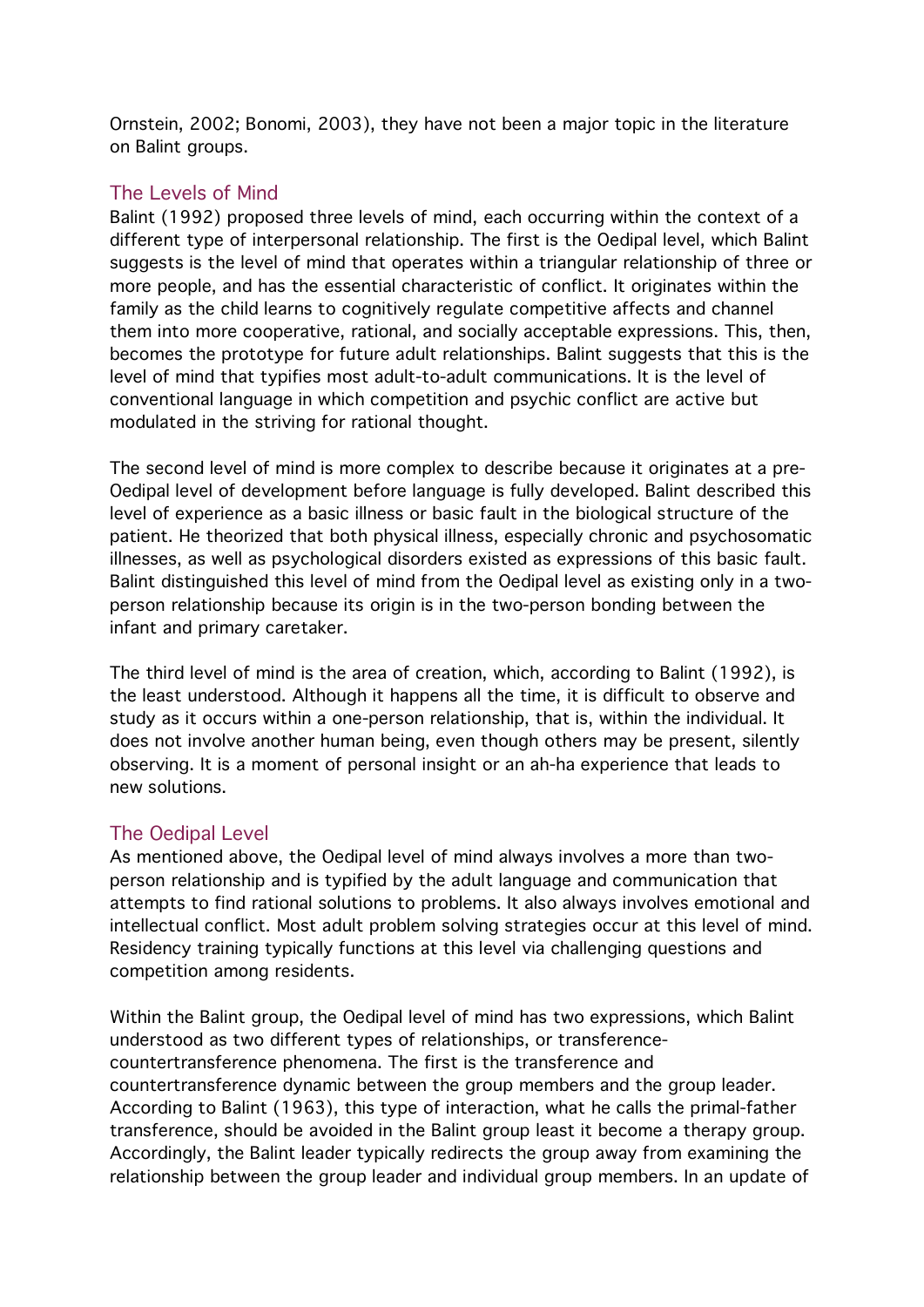Balint's types of relationships expressed in the group, Elder (p. 15, 2007) reframes the group-leader-to-group-member relationship as the relationship between the group leader and the work of the group. This is a useful revision because it sets the context for the leader to make group-level interpretations and avoids focusing on Oedipal-type transferences and conflicts from group members to the leader.

The second type of transference and countertransference dynamic that occurs at the Oedipal level of mind is not between group members and the group leader but among the group members themselves. Balint (1963) referred to this as the brother-hoard transference, which he viewed as more productive for the group than the primal-father transference discussed above. The norms for expressing this type of transference in Balint groups, as set by group leaders, have evolved. Initially, Balint encouraged a more confrontational approach among group members, although he did note the importance of maintaining a balance between sheer aggressiveness and sugar-coated constructiveness. Over time the level of confrontation promoted among members was mitigated by Enid Balint and has been modulated even more in most Balint groups as a more supportive, protective and less confrontational frame has evolved.

Oedipal-level dynamics are common in the early stages of a group and may go on for some time in highly competitive groups. It is often what group leaders struggle with and attempt to control by establishing clear boundaries and modeling caring, supportive, and non-critical norms. Both primal-father and brother-hoard transferences can emerge during the case presentation before the group takes the case from the presenter. For example the presenter may attempt to get approval or create frustration in the leader (primal-father transference) by the way the case is presented. Similarly, clarifying questions from group members may have a critical tone or implication for the presenter (brother-hoard transference). Again, group leaders tend to redirect member-to-leader transference dynamics via group level interventions while encouraging a supportive environment to minimize member-tomember transferences. Typically, Oedipal-level dynamics diminish the longer the group exists and the more cohesion develops. As a result, residents in their second year of Balint often display fewer Oedipal-level transactions than those in their first year. Those who have been in Balint groups over many years typically engage in even fewer Oedipal-level exchanges as they are more likely to want to get to a deeper level of functioning, which brings us to our next level of mind.

#### The Basic Fault Level

Balint's second level of mind, the basic fault, is active in what he called the twoperson relationship and is perhaps the most useful in understanding how Balint groups produce change in the doctor-patient relationship. Balint initially proposed this idea in the 1930s while treating patients in traditional psychoanalysis, expanded the idea in The Doctor, His Patient and the Illness, and eventually dedicated an entire book to it, The Basic Fault. It was central to his thinking over most of his career and is a unifying principle in his work on the doctor-patient relationship. To understand how this level of mind is expressed in Balint groups, we need to understand the dynamics and motivational force of the basic fault.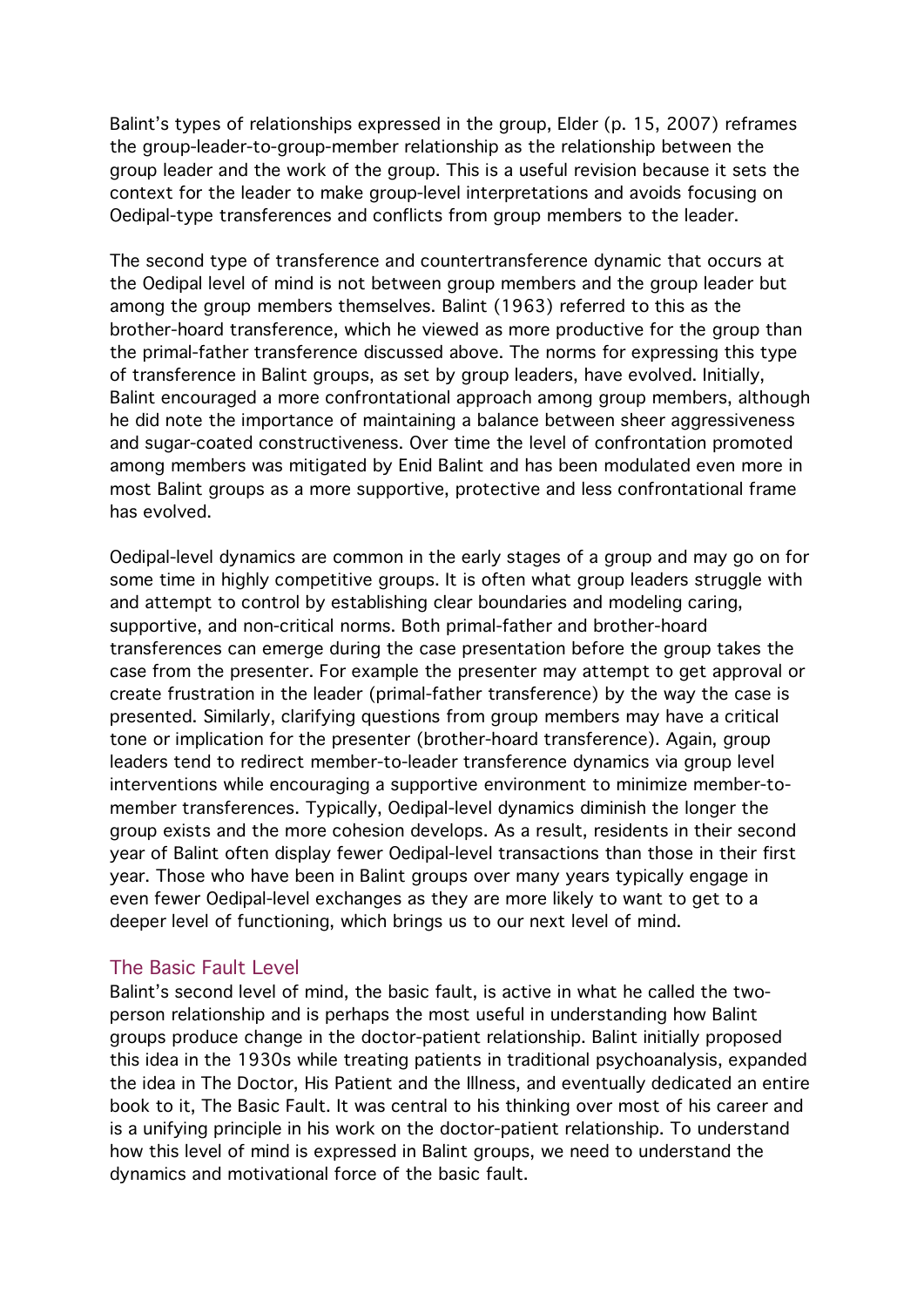Balint (1992) identified four characteristics of the basic fault that distinguish it from the Oedipal level of functioning: 1) it exists only in a two-person relationship (caregiver-child, doctor-patient); 2) it is a special two-person relationship that is focused primarily on the needs of just one person who must be attended to, while the other is seen as powerful and capable of either gratifying or frustrating the needs of the primary partner; 3) as a solution is approached, the dynamic force between the individuals is conflict free, although conflict may have been experienced earlier in the relationship; and 4) adult language is often useless or misleading in describing events at this level, as it simulates pre-Oedipal functioning.

The term basic fault is itself revealing. Balint used the adjective basic to imply that there is nothing deeper or beneath it in the psyche; it is a deficiency in the personality's foundation whose influence extends widely, probably over the whole psychobiological structure of the individual, involving in varying degrees both his mind and his body (Balint 1992, p. 22). The term fault was chosen because it is the word many of Balint's patients used to describe this phenomenon, often expressing a sense that a fault within them needed to be put right. Balint elaborated on the term by explaining that it is analogous to a geological fissure, a deficiency in the organism that is vulnerable to biological and psychological stress. The term was never intended to be pejorative.

Balint believed that the fault originated in infancy or very early childhood for various reasons, including genetic vulnerabilities and failure of the primary caregiver to meet the infant's biological and psychological needs. The range of ways the infant's needs might not be adequately met is quite extensive, including anxious, depressed, inattentive, over-protective, rigid, inconsistent, over-exciting, or indifferent caregivers. In fact, the list of possible genetic and environmental failures in care giving is so extensive, that it is likely that few leave early childhood without a basic fault. However, it is the extent of the fault that is important in the later expression of biological and psychological disorders. A more extensive fault could result in a lifetime of symptomatic expression in response to the stresses of life. Balint also suggests that even a minor basic fault could produce biological and psychological symptoms under sufficient stress.

If the basic fault is significant, the life-long result of this early failure is an individual's feeling that something is wrong within, which in turn generates a great deal of anxiety that can be expressed biologically or psychologically. Although the most obvious example of this can be seen in psychosomatic illnesses, Balint (1992, p. 22) believed, based on his research and experience, that the basic fault was also a factor in a great number of ordinary clinical illnesses. He also believed that under the influence of emotional stress, including medical treatment, a biological illness could give way to a psychological disorder and vise-versa. In doing this, Balint suggested that the basic fault provides a theoretical foundation for the mind-body connection, the high co-morbidity rates of biological and psychological disorders seen by the general practitioner, as well as the co-morbidity of depression with heart disease and numerous other chronic physical disorders.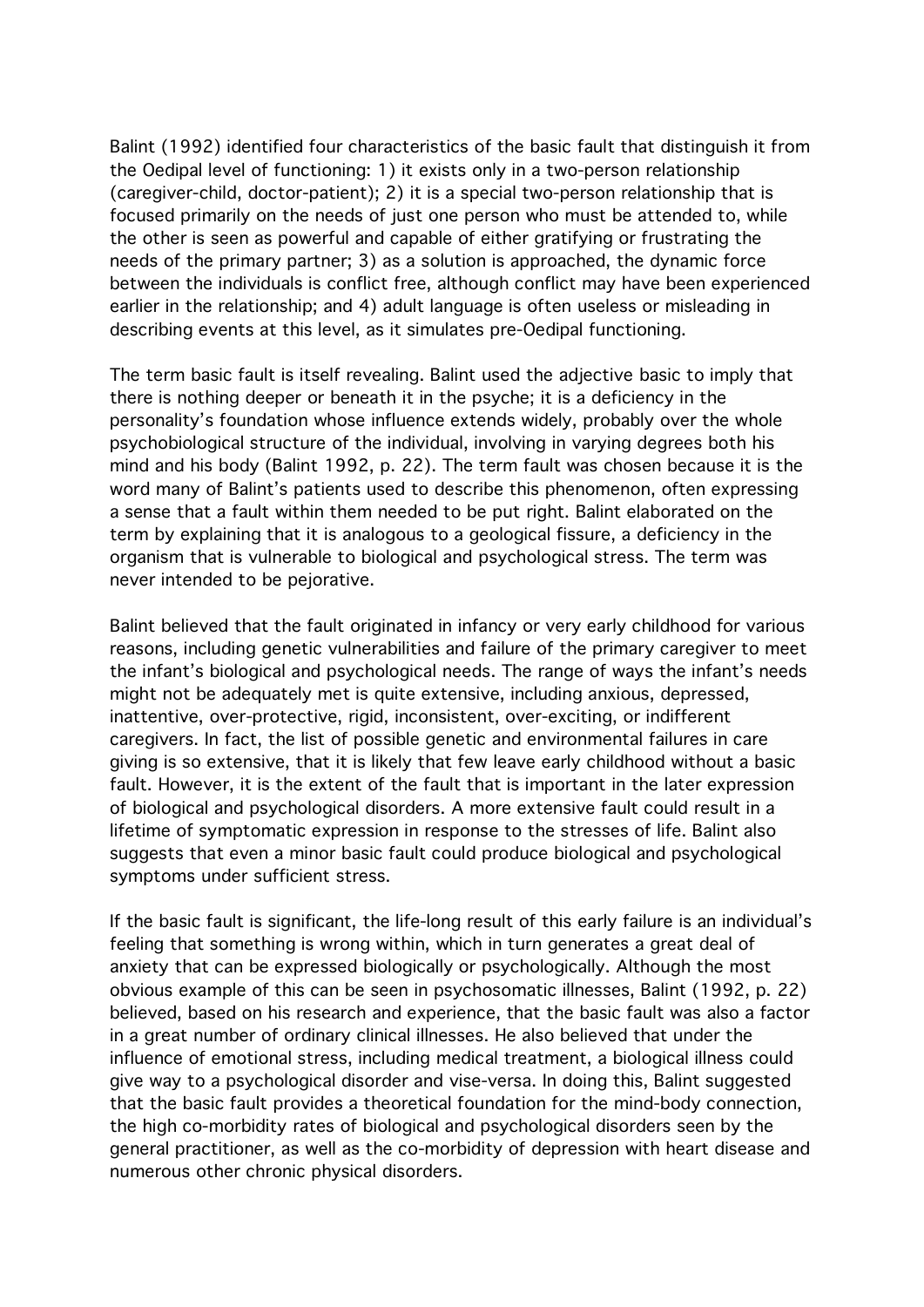Elsewhere, Balint (1969) clarified the basic fault by distinguishing between Class I pathologies which are localized, easily diagnosed and external in origin, and Class II pathologies which are internal in origin, meaning that the patient has no localizable illness but is himself ill. Balint suggested that Class I pathologies require "illnessoriented" treatment and Class II pathologies require patient-oriented treatment. Class II illnesses revolve around the basic fault and require a deepening of the doctor-patient relationship as part of successful treatment. Later, Balint (1992), suggested that even localized illnesses with external origins could stress the basic fault and produce additional symptoms not normally associated with the illness.

With his concept of the basic fault, Balint introduced an innovative psychobiological construct into traditional psychoanalytic theory, one that functions as a dynamic motivational force throughout life as the individual seeks to put together the ingredients that will heal it. He distinguishes the basic fault from Freud's motivational forces of instinctual drives (which can be gratified) and psychic conflicts (which can be resolved) by proposing that the basic fault can only, in the best-case scenario, be healed with a defect metaphorically similar to scar tissue. More typically, however, the basic fault goes unhealed, or only partially repaired, as it is difficult to find the right mix of ingredients to promote the healing. Here Balint is clearly suggesting that the resolution has to come in the form of a significant relationship with a trained healer to provide what is missing. Given that the basic fault is expressed in both psychological and biological disorders, Balint believed that the general or family practitioner was best placed to provide this healing. This led him to the idea of training general practitioners in psychotherapy via the early Balint groups. Although the idea of the family doctor as psychotherapist was abandoned, the value of sensitizing the doctor to the psychological and relational needs of the patient has continued as a primary function of the Balint group.

Moreover, the basic fault is at the center of Balint's thinking about the doctorpatient relationship. Many of the clinical issues he wrote about in The Doctor, His Patient, and the Illness are based on the idea of the basic fault and are still significant in understanding the work of a Balint group. Five of these are particularly helpful in understanding how the concept of the basic fault influences Balint groups: the patient's proposed illness, the drug doctor in response to the patient's proposed illness, a deeper diagnosis, the apostolic function, and the collusion of anonymity.

Balint suggests that the patient and the doctor are involved in a negotiation to identify the real illness that needs to be treated, particularly in what he called Class II illnesses, which require patient-centered medicine. The position of this paper is that the real illness in these cases is the basic illness or basic fault discussed above. The patient proposes an illness in the form of a symptomatic picture to which the doctor responds. This response includes relational qualities of the doctor that have a healing potential, which Balint refers to as the drug doctor. He writes that we need to understand the pharmacology of this drug doctor in order to evaluate if it is the right drug and dosage for the deeper illness underlying the patient's symptoms. Balint believed that a deepening of the diagnosis through empathic listening and a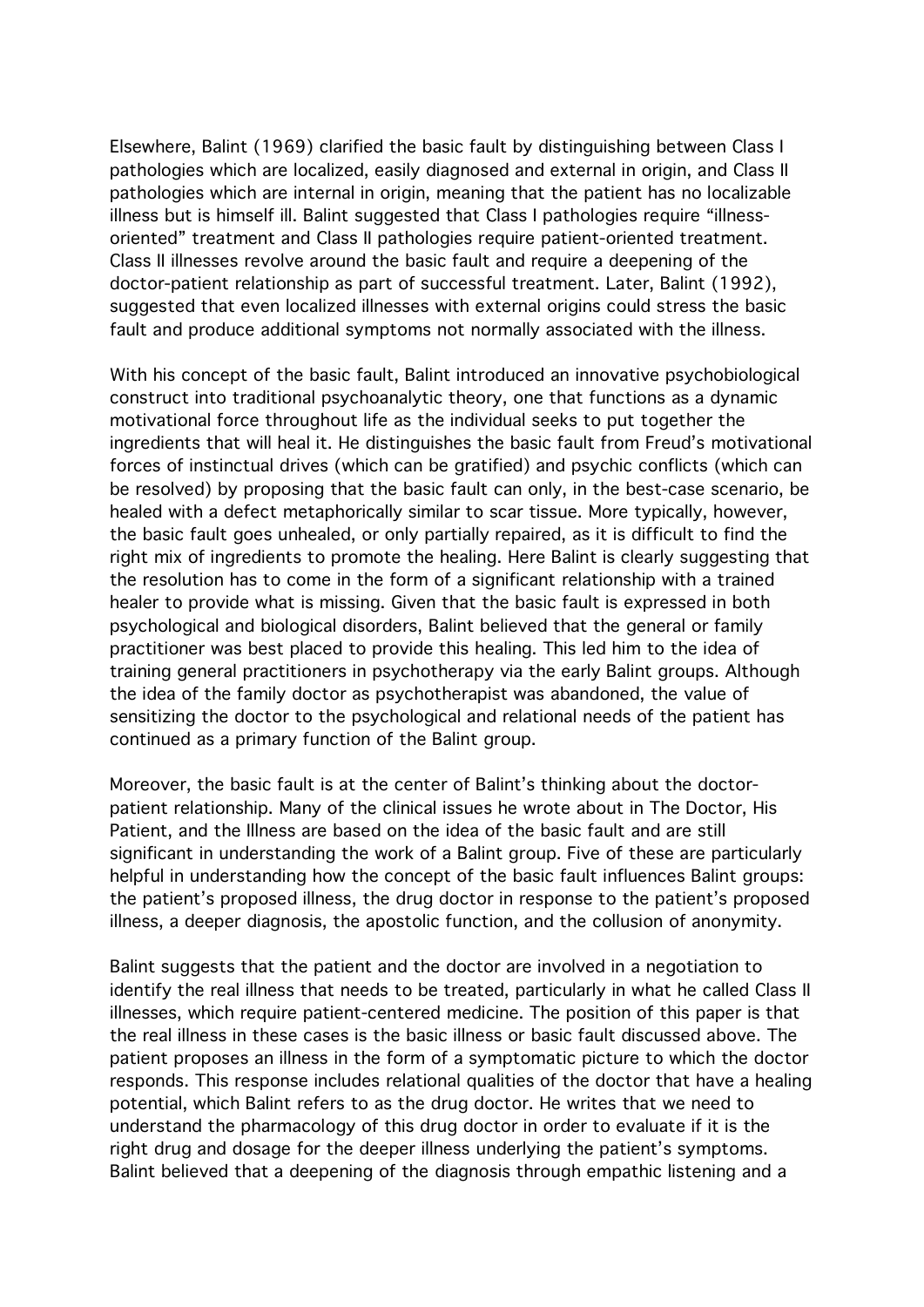better understanding of the patient can further the healing qualities of the doctorpatient relationship. According to Balint (1963, 1969), this requires a level of listening so different than the listening skills typically used by doctors that, once acquired, results in a considerable though limited change in the doctor's personality.

This deeper level of listening is often hindered by what Balint identified as the doctor's apostolic function, which consists of his or her conditioned beliefs about what the patient needs based on years of medical training. The apostolic function can block the doctor from hearing the patient correctly, leading to frustration in the doctor and the patient. The resulting range of negative emotions in the doctor sometimes motivates the doctor to inappropriately refer to specialists, which Balint called the collusion of anonymity. In summary, the patient initiates a process of negotiating with the doctor about an illness, a treatment and a type of relationship necessary for healing. This article suggests that the patient is actually asking for a healing of the basic fault and that the Balint group can take the doctor to this level of mind to explore his or her relationship with the patient in a new, more meaningful way that challenges the doctor's apostolic function.

All of these dynamics, processes and clinical dilemmas are part of the cases presented in a Balint group. The initial case presentation usually includes all the phenomena just described: the patient's offer of an illness, the doctor's diagnosis and treatment response to the patient, and the physician's frustration when the patient does not seem to respond to what the drug called doctor is offering. The doctor's apostolic function has been challenged leaving the doctor feeling frustrated, angry, helpless or confused. Sometimes referrals to specialists have been made with little positive outcome. Other group members ask clarifying questions and, as mentioned earlier, it is during this time that Oedipal-level-of-mind conflicts are likely to occur among group members.

When the case is turned over to the group there is a shift in the frame. This shift occurs when the leader signals an end to clarifying questions and invites the group to take the case. It is likely that at this point a well-functioning Balint group enters a mild state of what Balint (1963) called benign regression. Balint was careful to distinguish between malignant regression and benign regression. The former is a pathological need for the gratification of narcissistic needs, and the latter is an essential part of what he called new beginnings, which are creative solutions to problems--exactly what the Balint group is attempting to achieve. For Balint, benign regression is a prerequisite to approaching the basic fault level of mind in the group because it frees unconscious affects that are necessary for insight and change.

In recent years, the giving of the case to the group is often punctuated by the pushback, in which the presenter moves his or her chair slightly back from the circle to signal a shift to reflective listening as the group holds the case. This ritual may be helpful in facilitating benign regression in both the presenter and the rest of the group. Of course, this can only be successful after the group leader has set protective boundaries and an empathic frame that promotes safety and cohesion. Otherwise, the group could not process the case without producing conflict, which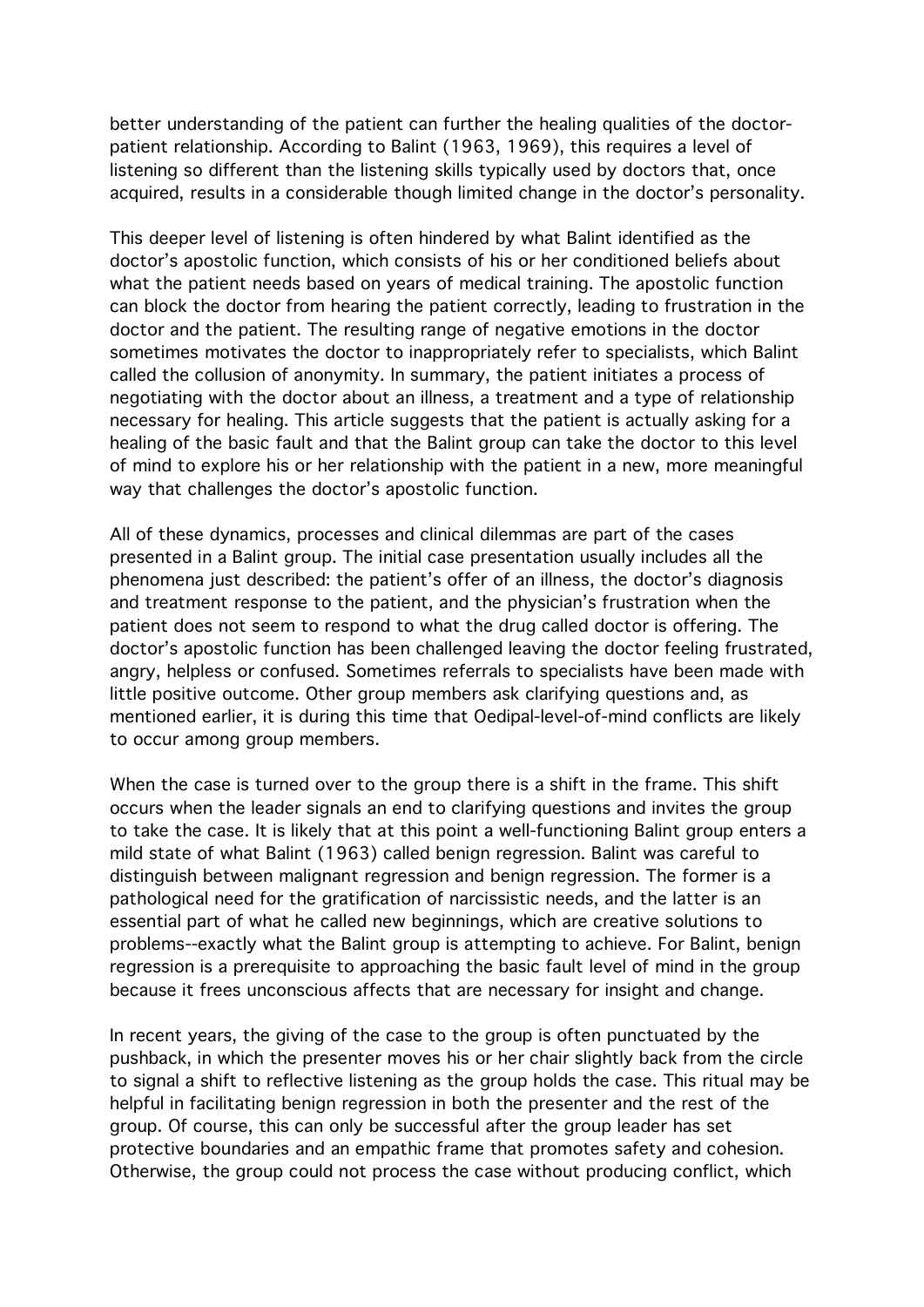would keep it at an Oedipal level of mind. If the group feels safe enough to allow the benign regression to occur, it moves toward a basic fault level of mind and conflict is minimized. At the basic fault level, the group can provide a holding environment for the two-person, doctor-patient relationship to be explored, understood and deepened. This is a process that takes time and is unlikely to occur early in the life of a group.

When the group takes the case from the presenter, members begin to examine the relationship between the presenting doctor and the patient, which is Balint's third type of transference-countertransference dynamic in the group (the first two occurring during the Oedipal level of functioning discussed earlier). The group is encouraged to use fantasy and creative speculation to examine this two-person relationship. Although there are more than two people present, via fantasy the group encloses the doctor-patient relationship into a protective space where it can be examined and understood affectively. Each group member can imagine himself or herself in this encapsulated dyad, both as the doctor and the patient. This is a psychological state that approaches the basic fault level of mind, previously held out of conscious awareness. The rational language of the Oedipal level of mind is replaced by visual images, metaphors, and affectively based stories. This is similar to the surfacing of previously unconscious information through collective dreaming Johnson (2007) describes, which allows group members to assimilate new insights. During this time group members can experience themselves in both the needy and care-giving roles unique to the basic fault level of experience without being distracted by conflict. Through creative speculation, all four characteristics of Balint's basic fault are actualized via fantasy, if not experienced directly. This is the foundation of true empathy and over time can result in what Balint called a considerable though limited change in the doctor's personality. Perhaps most important, according to Balint (1963), it is at this level of understanding that we can identify what treatment is really needed, or what dosage of the drug doctor is required to help the patient heal.

## The Area of Creation

Balint's third level of mind, the area of creation, is the most speculative. Because it is a one-person relationship—an internal relationship with oneself—observers can only get a glimpse of it as a person enters and exits this level of experience, which typically occurs in moments of silence. Balint (1992, pp. 26-27) writes:

True, we cannot be with him during the actual work of creation, but we can be with him in the moment just before and immediately after, and in addition, we can watch him from the outside during his actual work. Perhaps, if we can change our own approach from that of considering the silence as a symptom of resistance to studying it as a possible source of information, we may learn something about this area of the mind.

Notice that here he also acknowledges the importance of silence in the group, not as a resistance, but as a space for new ideas to emerge.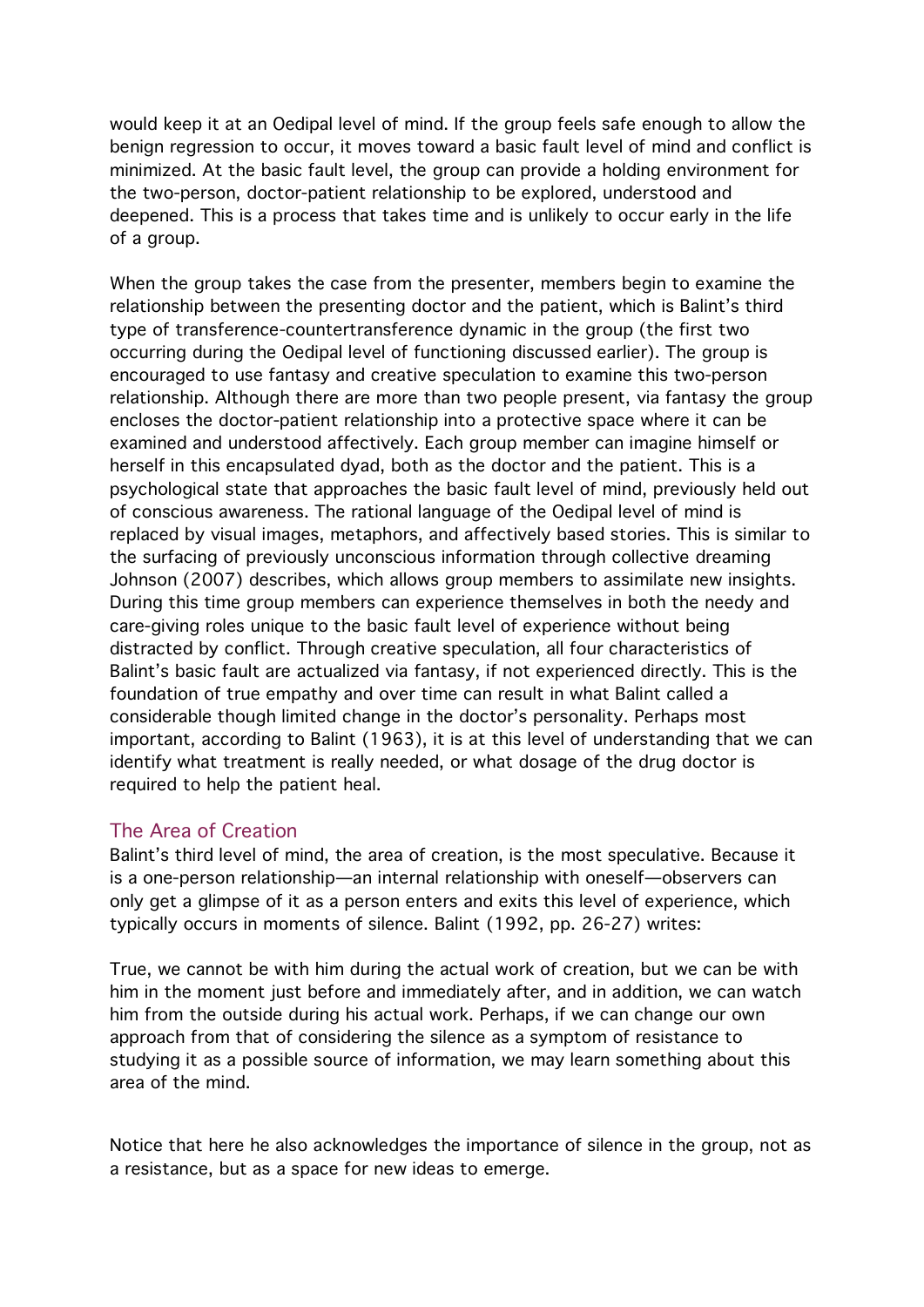Balint believed that the area of creation is where all artistic, philosophical and scientific innovation begins. It is not a place of rational thinking, which would be the Oedipal-level of mind. Instead, this level is reached when the fantasies, images, and creative speculation of the basic fault level lead to what Balint (1992) called new beginnings, which are experienced as flashes of insight, and sometimes epiphanies. According to Balint, a person may be at this level of mind for only a few seconds, while others seem to remain at this level for longer periods of time. In terms of the Balint group, it is likely that experiencing the basic fault level of mind, even symbolically through creative speculation, creates a series of brief but fertile moments in which areas of creation, or new beginnings can emerge into consciousness.

## Summary and Conclusion

Balint's three levels of mind are basic to his thinking about how change occurs at the deepest level of human functioning. They provide a template for understanding the types of relating that can either inhibit or promote change in the Balint group. At the Oedipal level, the group is operating out of the rational apostolic function doctors are trained to use to process clinical information. Balint (1969) suggested that doctors need to learn the limitations of their apostolic beliefs by being confronted by the limitations of these beliefs. This work, and the resistance to it, occurs at the Oedipal level of experience.

The basic fault is a rich concept that is foundational to many of Balint's ideas including the patient's proposal of an illness (which may not be the real problem), the deepening of the diagnosis to understand the real illness, and the pharmacology of the drug "doctor" to accurately meet the patient's needs. Within the Balint group, reaching the basic fault level of experience through fantasy and metaphor helps the doctor learn a new way of understanding the patient and develop self-knowledge. It is the basis of true empathy that can result in a deeper understanding of the patient and the doctor.

The area of creation may occur only in brief moments in Balint groups. These are unpredictable events that emerge from the group as it reaches the deeper understandings of the basic fault level. These may be experienced as "ah ha" moments, peak experiences, or epiphanies, great and small. It is from these experiences that new beginnings arise and the doctor-patient relationship is transformed.

# References

Balint, E., Courteny, M., Elder, A., Hull, S., & Julian, P. (1993) The Doctor, the patient and the group: Balint revisited. London: Routledge.

Balint, M. (1963). The doctor, his patient, and the illness (2nd ed, Millennium reprint, 2000). London: Churchill Livingstone.